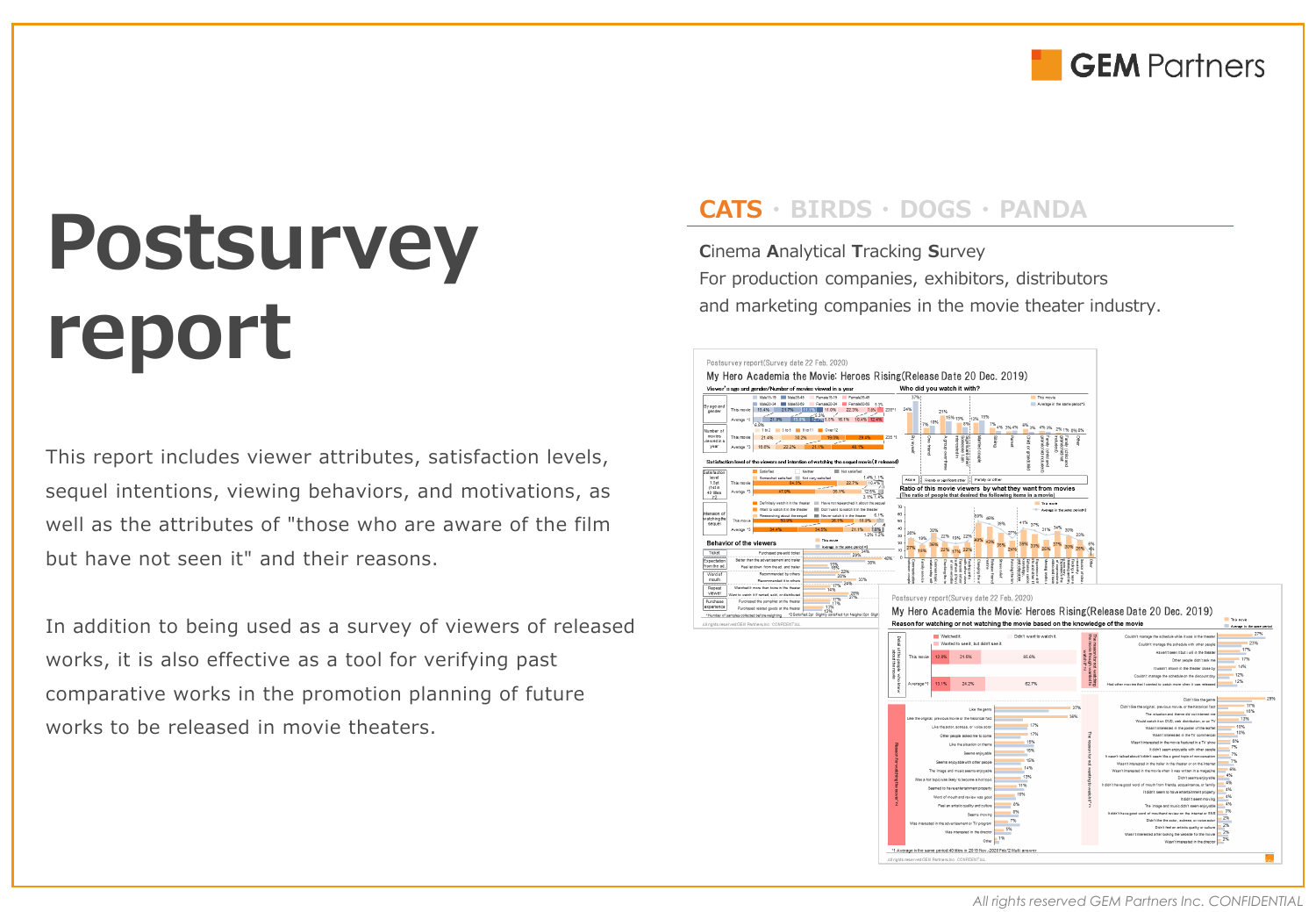Theatrical release film audience analysis report

## **Postsurvey report**



This report includes viewer attributes, satisfaction levels, sequel intentions, viewing behaviors, and motivations, as well as the attributes of "those who are aware of the film but have not seen it" and their reasons. In addition to being used as a survey of viewers of released works, it is also effective as a tool for verifying past comparative works in the promotion planning of future works to be released in movie theater.

### **Features of This report**

- Over 1,000 titles surveyed!
- Surveys are conducted using a common format and items, allowing for clear comparisons between titles.
- Norm values of films released in the same period are used to highlight the position of the surveyed titles.



**Prices**

- **Japanese Ver.(PDF) or English Ver.(PDF) → Regular Price:¥55,000/title Preferential Price\* : ¥22,000/title**
- **Japanese Ver.(PDF) + English Ver.(PDF) → Regular Price:¥66,000/title Preferential Price\* : ¥33,000/title**

\*For companies that subscribe to the CATS Market Overview Report on an annual basis \*\*All prices are tax-included.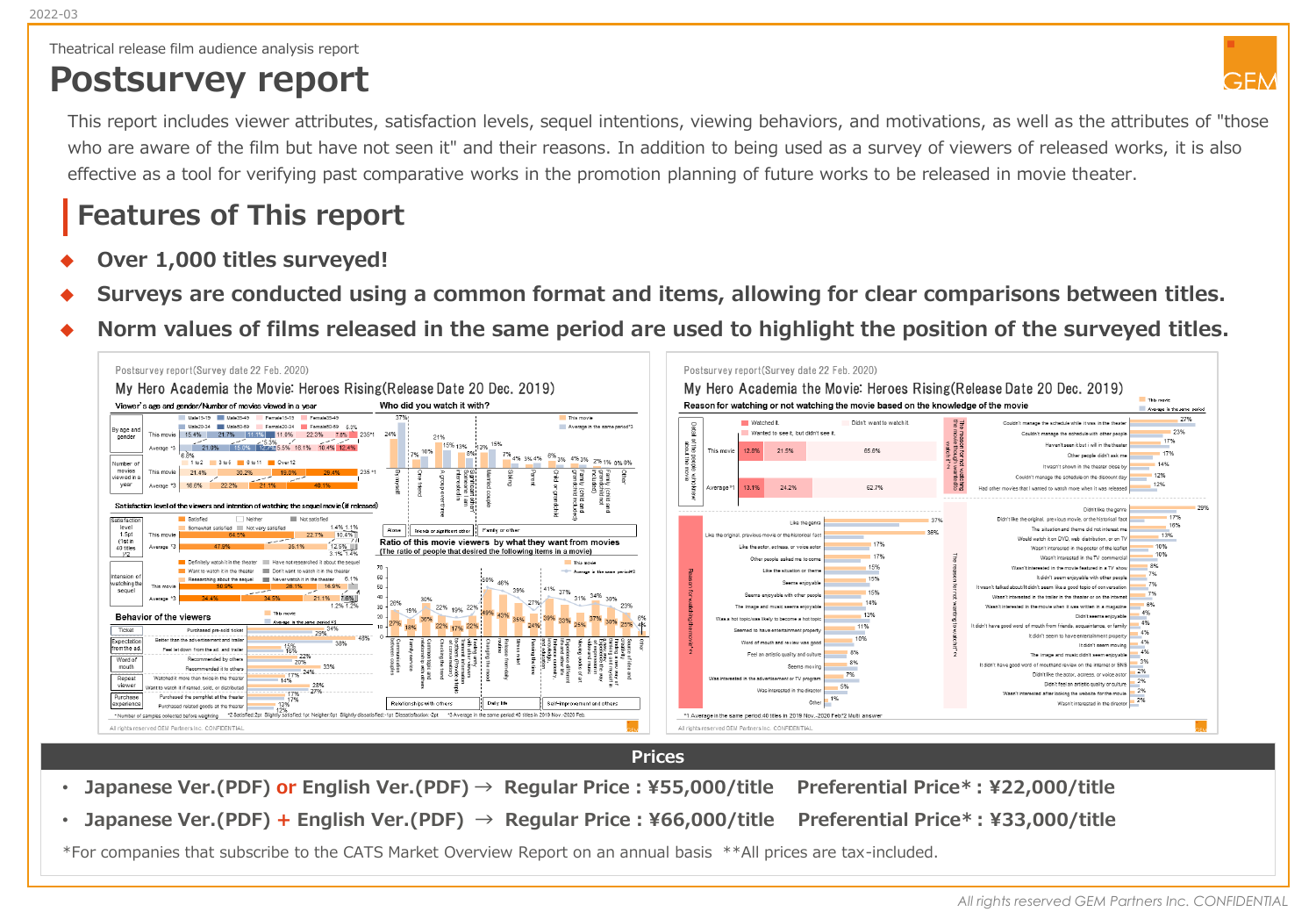### **Survey Items (1/2)**

**Viewer's age and gender/Number of movies viewed in a year**

**By age and gender** (MT/M1/M2/M3/FT/F1/F2/F3) **Number of movies viewed in a year** (1-2/3-5/6-11/over 12)

**Satisfaction level of the viewers and intention of watching the sequel movie (if released)**

### **Satisfaction level**

(Satisfied/Somewhat satisfied/Neither/Not very satisfied/Not satisfied) **Intension of watching the sequel**

(Definitely watch it in the theater/Want to watch it in the theater/Researching about the sequel/Have not researched it about the sequel/Don't want to watch it in the theater/Never watch it in the theater)

### **Behavior of the viewers**

#### **Purchased pre-sold ticket Expectation from the ad.**

Better than the advertisement and trailer Feel let down from the ad. and trailer

### **Word of mouth**

Recommended by others Recommended it to others

#### **Repeat viewer**

Watched it more than twice in the theater Want to watch it if rented, sold, or distributed

#### **Purchase experience**

Purchased the pamphlet at the theater Purchased related goods at the theater

### **Who did you watch it with?**

### **Alone**

By myself **Friends or significant other** One friend A group over three Significant other/Someone I am interested in **Family or other** Married couple Sibling Parent Child or grandchild Family (child and grandchild included) Family (child and grandchild not included) **Other** 

**Ratio of this movie viewers by what they want from movies(The ratio of people that desired the following items in a movie)**

### **Relationships with others**

Communication between couples Family service Common topic and relationship with others Checking the trend Transmit information to others (Provide a topic of conversation) Feeling unity with other viewers **Daily life**

Changing the mood Release from daily routine

Stress relief

Passing the time

### **Self-improvement and others**

Enhance curiosity, knowledge, and education Experience different life and other life Viewing works of art Experience the way of expression in video and music Finding a new way of thinking and myself in a new way Source of idea and creativity **Other** 

### **Continued on next page**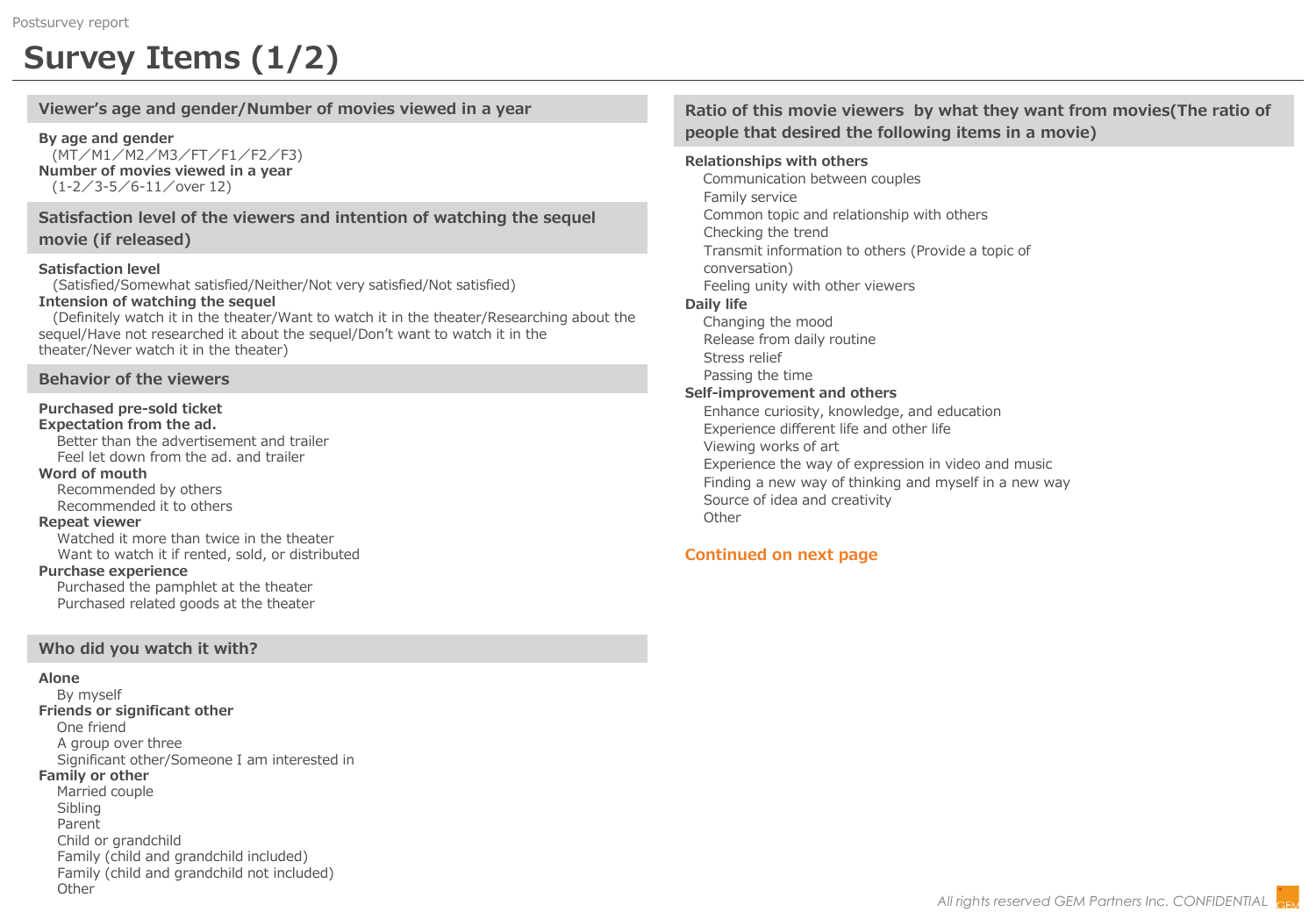### **Survey Items (2/2)**

### **Reason for watching or not watching the movie based on the knowledge of the movie**

### **Detail of the people who knew about the movie**

Watched it./Wanted to see it but didn't see it./Didn't want to watch it. **Reason for watching the movie**

#### Like the genre

Like the original, previous movie or the historical fact Like the actor, actress, or voice actor Other people asked me to come Like the situation or theme Seems enjoyable Seems enjoyable with other people The image and music seems enjoyable Was a hot topic/was likely to become a hot topic Seemed to have entertainment property Word of mouth and review was good Feel an artistic quality and culture Seems moving Was interested in the advertisement or TV program Was interested in the director **Other The reason for not watching the movie though wanted to watch it** Couldn't manage the schedule while it was in the theater Couldn't manage the schedule with other people

Haven't seen it but i will in the theater Other people didn't ask me It wasn't shown in the theater close by Couldn't manage the schedule on the discount day Had other movies that I wanted to watch more when it was released

### **Reason for watching or not watching the movie based on the knowledge of the movie**

#### **The reason for not wanting to watch it\*2**

Didn't like the genre Didn't like the original, previous movie, or the historical fact The situation and theme did not interest me Would watch it on DVD, web distribution, or on TV Wasn't interested in the poster of the leaflet Wasn't interested in the TV commercial Wasn't interested in the movie featured in a TV show It didn't seem enjoyable with other people It wasn't talked about/It didn't seem like a good topic of conversation Wasn't interested in the trailer in the theater or on the internet Wasn't interested in the movie when it was written in a magazine Didn't seem enjoyable It didn't have good word of mouth from friends, acquaintance, or family It didn't seem to have entertainment property It didn't seem moving The image and music didn't seem enjoyable It didn't have good word of mouth and review on the internet or SNS Didn't like the actor, actress, or voice actor Didn't feel an artistic quality or culture Wasn't interested after looking the website for the movie Wasn't interested in the director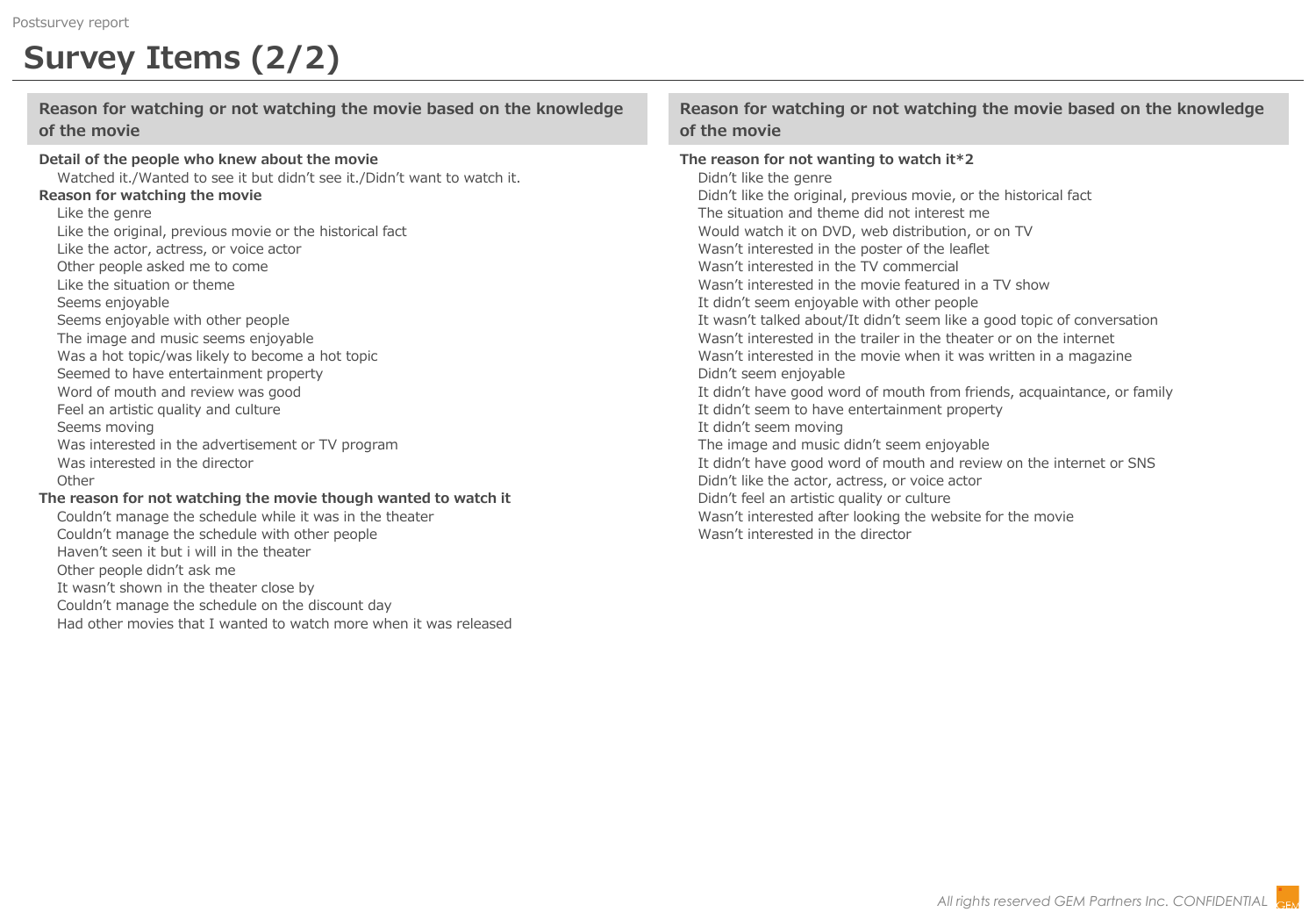### **Survey overview**

| <b>Postsurvey report</b>            |                                                                                                                                                                          |
|-------------------------------------|--------------------------------------------------------------------------------------------------------------------------------------------------------------------------|
| <b>Survey method</b>                | Internet survey                                                                                                                                                          |
| <b>Survey target</b>                | Males and females aged 15-69 living in Japan who watch at least one movie a year                                                                                         |
| sample size                         | 4,000-5,000 samples<br>The number of viewing samples varies for each title (minimum $30\sim$ ). Please contact us if necessary.                                          |
| <b>Weighting of values</b>          | Weighted by sex, age, and movie-going frequency, based on population statistics published by the<br>Ministry of Internal Affairs and Communications.                     |
| <b>Frequency of Report Issuance</b> | Issued after conducting a survey once every two to three months                                                                                                          |
| Age Definitions in this Report      | MT: Male 15-19 yrs, M1: Male 20-34 yrs, M2: Male 35-49 yrs, M3: Male 50-69 yrs<br>FT: Female 15-19 yrs, F1: Female 20-34 yrs, F2: Female 35-49 yrs, F3: Female 50-69 yrs |
| <b>Number of pages</b>              | 2 pages                                                                                                                                                                  |
| sales method                        | Download                                                                                                                                                                 |
| file format                         | <b>PDF</b>                                                                                                                                                               |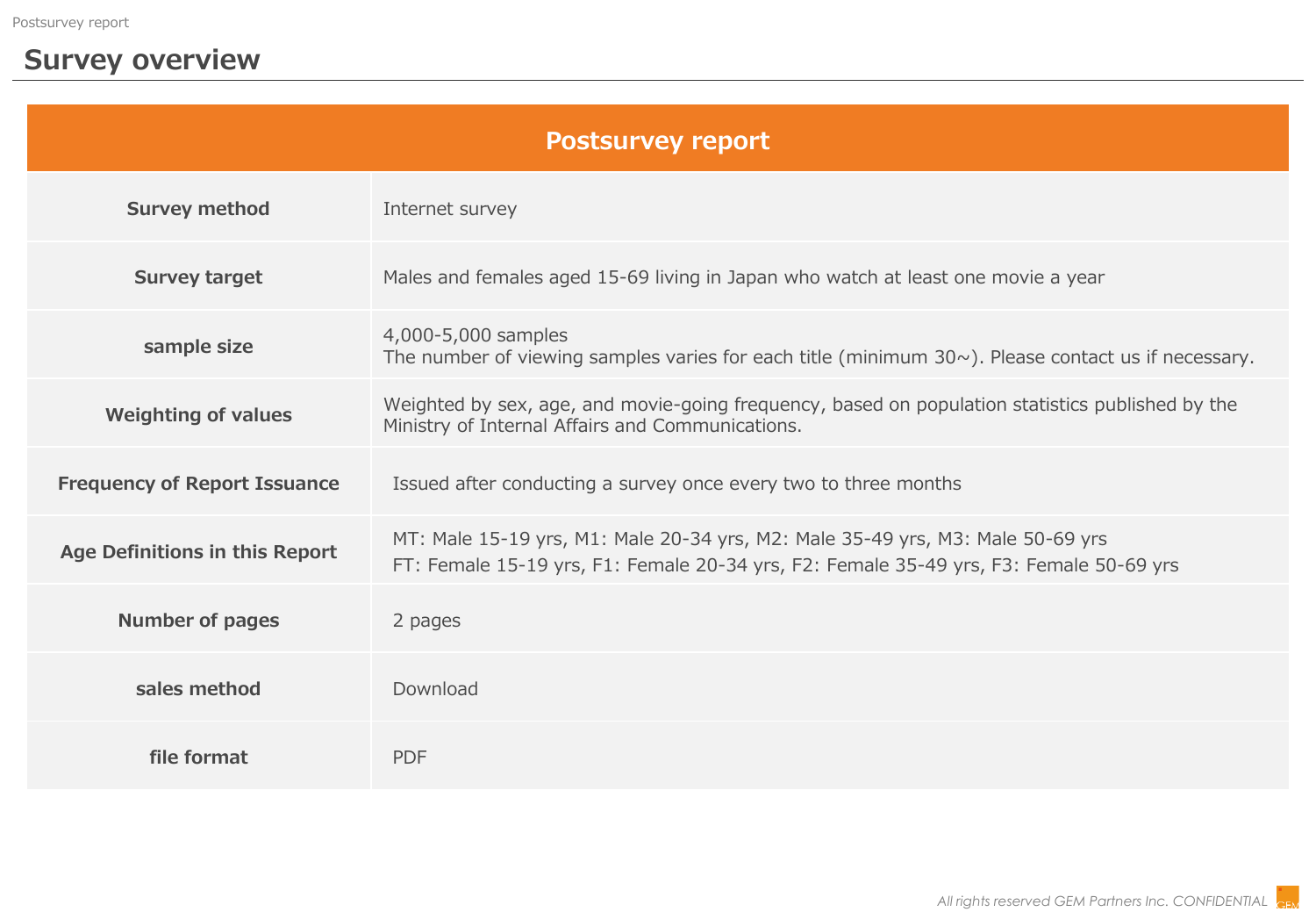

### **GEM** Standard ۰.

Product and service overview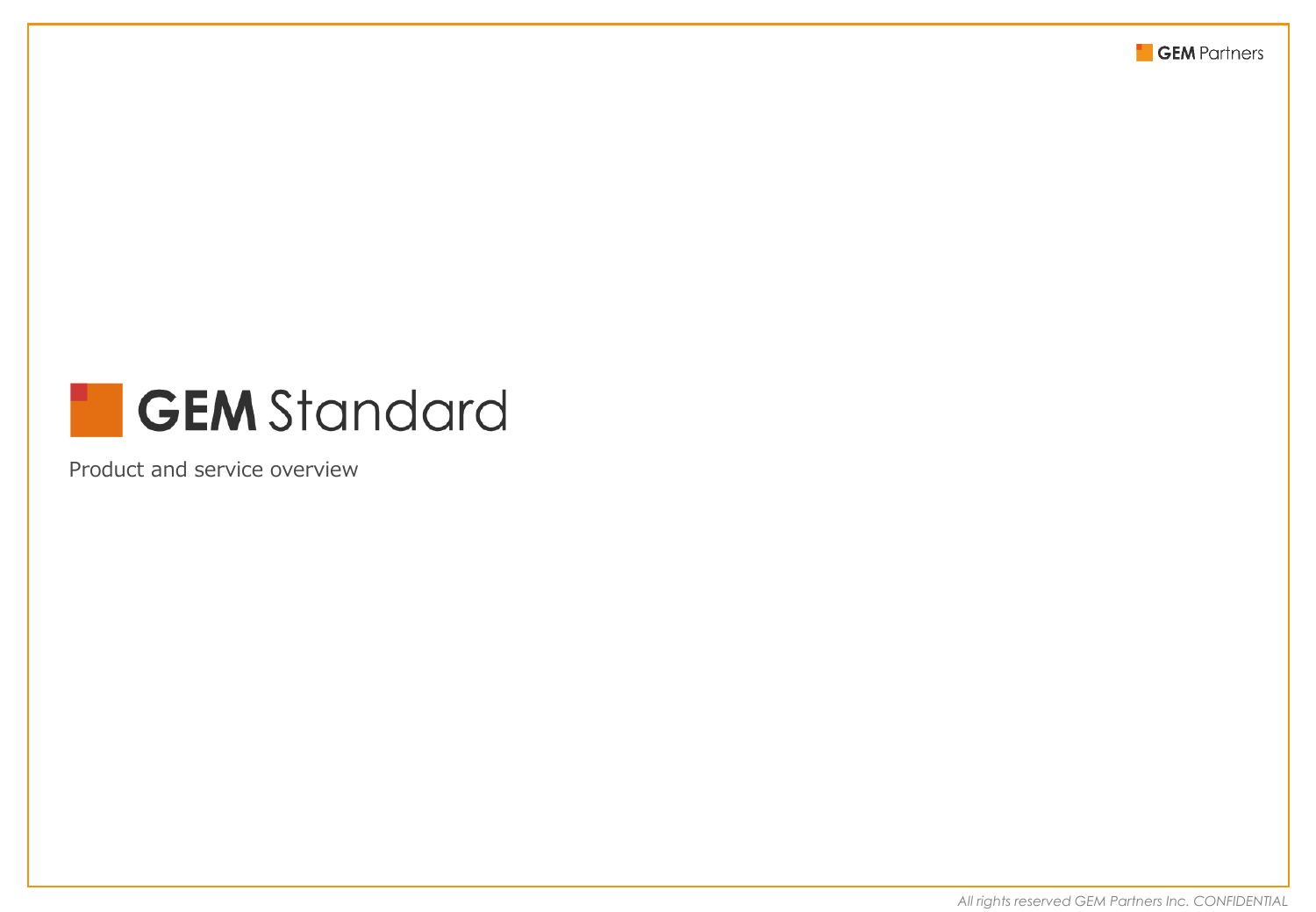### **Product and service**

Providing industry indexes and demand forecasts.

**For production companies, exhibitors, distributors and marketing companies in the movie theater industry.**



**C**inema **A**nalytical **T**racking **S**urvey

### **For the home entertainment industry.**



**B**lu-ray **I**nte**R**net **D**VD **S**urvey

### **Tracking Report Custom Marketing Research**

Providing insights from quantitative and qualitative research to guide marketing strategy that maximizes the value of entertainment brands.

### **For all brand marketers in the entertainment industry.**



**D**emand & **O**pportunity **G**enerating **S**urvey

### **Digital Marketing**

Planning, executing and analyzing digital marketing for entertainment brands based on proprietary data and insights.

**For all brand marketers in the entertainment industry.**



**P**rogrammatic advertising **AND A**nalytics